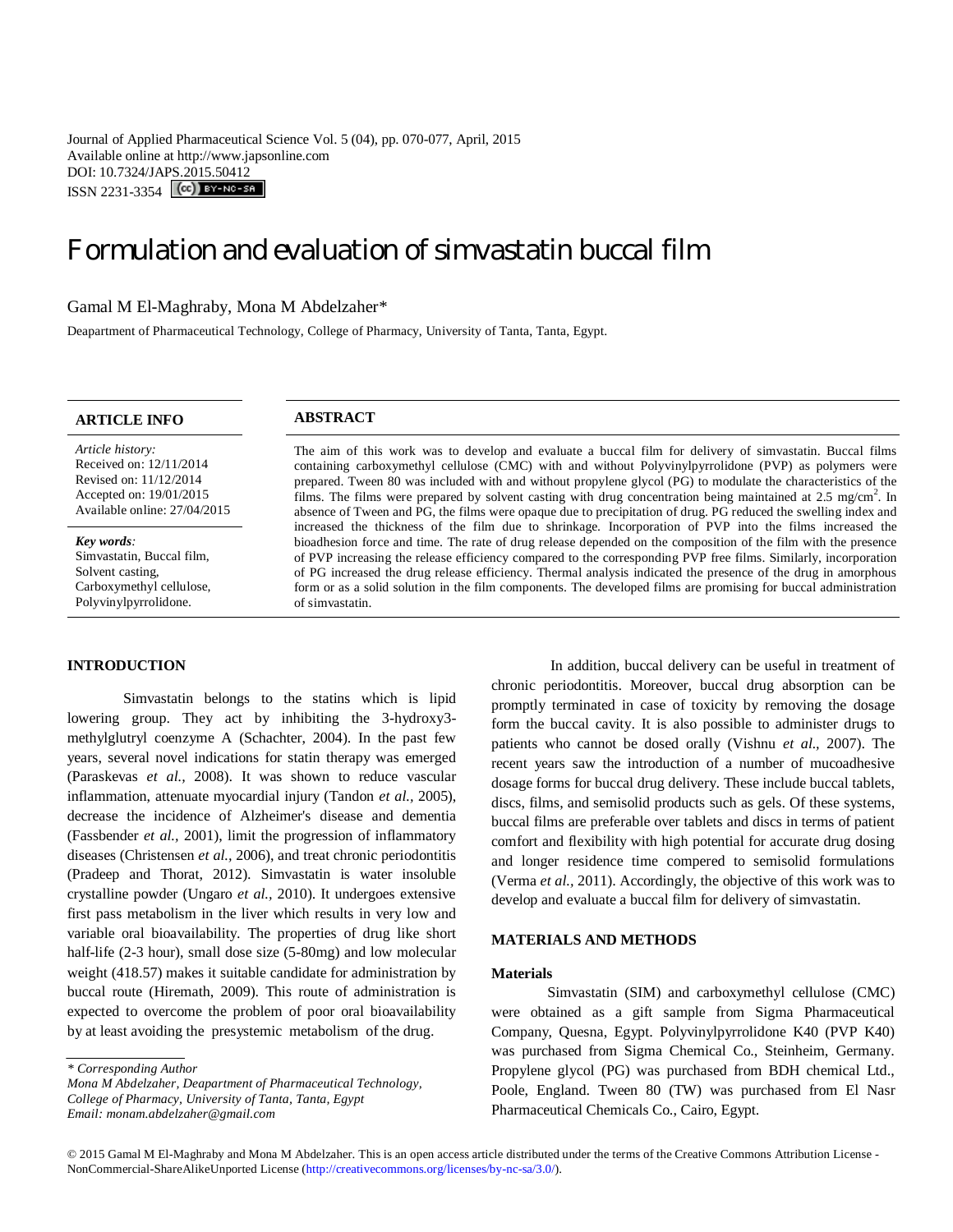#### **Preparation of simvastatin buccal films**

Table 1 presents the composition of different buccal films. The buccal films were prepared by solvent casting method (Mahajan *et al.,* 2011) in which the polymers were dissolved in water to form a clear solution. The drug was dissolved in ethanol before mixing with the polymer solution. Tween 80 and/or propylene glycol were added to the mixture. The solution was casted into a petri dish  $(78.6 \text{ cm}^2)$  and dried. The dry film was cut into square shaped sections  $(4 \text{ cm}^2)$ .

# **Evaluation of simvastatin films**

## *Weight uniformity*

The individual weight of 3 samples  $(4 \text{ cm}^2)$  of each formulation was determined using an electrical balance (Semalty *et al.,* 2008). The results were analyzed for mean and standard deviation.

#### *Thickness uniformity*

The thickness of 3 samples  $(4 \text{ cm}^2)$  of each formulation was determined using the Vernier Caliber (Giradkar *et al.,* 2010). The results were analyzed for mean and standard deviation.

#### *Folding endurance*

Folding endurance was determined by repeatedly folding the film at the same place till it broke or folded up to 200 times without breaking (Khairnar *et al.,* 2009).

#### *Drug content uniformity*

The medicated film  $(4 \text{ cm}^2)$  which is expected to contain 10mg of simvastatin theoretically was dissolved in 50 ml ethanol. The solution was suitably diluted with ethanol before determination of the drug concentration spectrophotometrically at a  $\lambda_{\text{max}}$  of 238 nm (Hiremath, 2009) using UV spectrophotometer (Thermo Fisher Scientific, Madison, USA). The experiment was performed in triplicate and the drug content was expressed as percentage of the labeled using the following equation:

Drug content  $(\%)$  = (Experimental drug content / Theoretical drug content) x 100

## *Microenvironment pH*

The microenvironment pH of the prepared buccal films was determined to ensure palatability of the film. A combined glass electrode was used for this purpose. The films  $(4 \text{ cm}^2)$  were soaked in 5ml of distilled water for 1hr at ambient temperature. The surface pH was recorded by mounting the electrode on the surface of the swollen film and allowing it to equilibrate for 1 minute (Khairnar *et al.,* 2009). The experiment was performed in triplicate.

#### *Swelling index*

The film sample  $(1 \text{ cm}^2)$  was placed in a pre-weighed stainless steel basket of the dissolution apparatus. The loaded basket was weighed before being submerged into 200ml phosphate

buffered saline (PBS, pH 7.4). The loaded basket was taken out of the bath and reweighed after carful removal of any surface moisture by gentle wiping with tissue paper. The increase in the weight of the film was determined at each interval (5, 10, 15, and 30) and the experiment was continued until a constant weight was observed. The swelling index was calculated using the formula (Koland *et al.,* 2010):

#### *Swelling index =*  $(W_t \cdot W_0)/W_0$

Where  $W_t$  is the weight of the film at time t and  $W_0$  is the weight of the film at zero time (before coming into contact with PBS).

#### *In vitro bioadhesion strength*

The bioadhesive strength of the prepared simvastatin films was measured using rabbit intestine as a model mucosal membrane (Nafee *et al.,* 2003). The animals were sacrificed immediately before the start of the experiment. The rabbit intestine was excised and washed gently with phosphate buffer pH 6.6. The intestine was cut longitudinally to expose the mucosal surface. This was cut into rectangular pieces  $(4cm<sup>2</sup>)$ . These were glued with cyanoacrylate adhesive on the ground surface of a holder made of cellulose acetate plastic film so that the mucosal surface is uppermost. The buccal film  $(4cm<sup>2</sup>)$  was glued to another holder of the same size. The surface of the rabbit intestine was moistened with phosphate buffer pH 6.6. The two holders with rabbit intestine and buccal film were put in contact with each other with uniform and constant light pressure between fingers for one minute (preload time) to facilitate adhesion bonding. The upper tissue holder was allowed to hang on an iron stand with the help of an aluminum wire fastened with a hook fixed on the back of the holder. A pre-weighed light weight polypropylene bag was attached to the hook on the backside of the lower film holder with aluminum wire. After a pre-load time of one minute, water was added to the polypropylene bag using a burette adjusted to deliver water at a rate of 2.0 drops per second until the film was detached from the tissue. The collected water in the bag was measured and expressed as the weight (gram) required for the detachment (bioadhesive strength) (Alanazi *et al.,* 2007). The force of adhesion and bond strength was calculated according to the following equations (Habib *et al.,* 2010):

Force of adhesion  $(N) = (Bioadhesive strength (g) x 9.81)/1000$ Bond strength  $(N \text{ m}^{-2})$  = Force of adhesion / film surface area

#### *In vitro* **bioadhesion time**

The *in vitro* residence time of simvastatin films was evaluated by assessing the time required for these films to detach from rabbit intestinal muocsa (Singh *et al.,* 2008). The rabbit intestinal mucosa was fixed with mucosal side facing up on the surface of a glass slide cover slips using cyanoacrylate glue. The mucosa was moistened with phosphate buffer solution (pH 6.6). The film  $(1 \text{ cm}^2)$  was wetted with the same buffer and was pasted to the rabbit intestinal mucosa by applying a light force with fingertip for one minute. The whole assembly was placed in the dissolution vessel so that the film is facing up and the glass side is down before adding 250ml of phosphate buffer pH 6.6 previously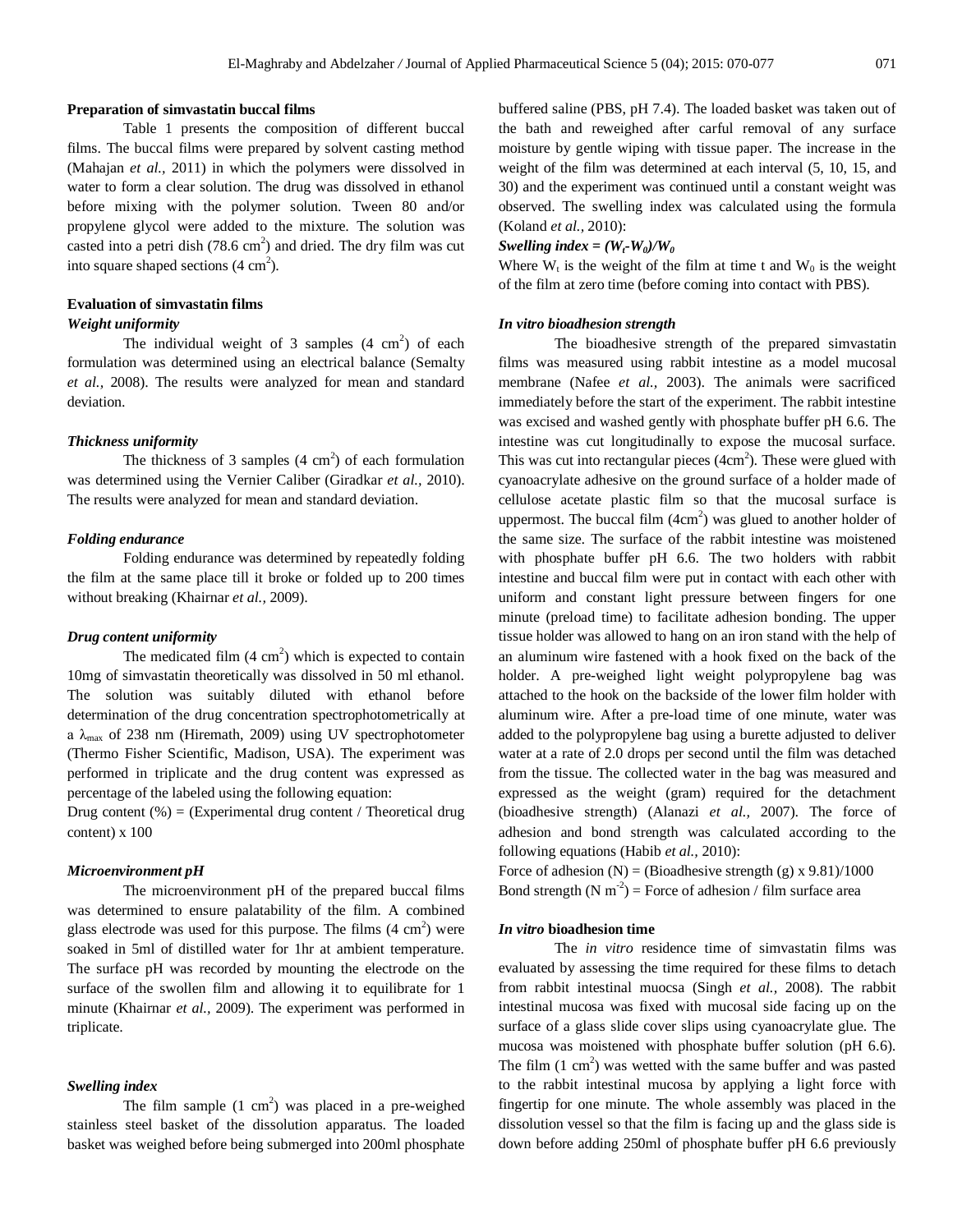equilibrated at 37  $\pm$  0.5 °C. The dissolution paddle was rotated at a rate of 50 rpm. This stirring rate is believed to simulate the environment of the buccal cavity. The time taken for the film to completely erode or detach from the mucosa was recorded as the *in vitro* mucoadhesion time (Hassan *et al.,* 2011).

#### *In vitro release studies*

The drug release from the films was studied using USP rotating paddle dissolution test apparatus. The dissolution medium consisted of 250 ml phosphate buffer pH 6.6 containing 0.15% sodium dodecyl sulfate. The later was included to ensure sink conditions. The release studies were performed at  $37 + 0.5^{\circ}$ C, at a stirring rate of 50 rpm. Buccal film  $(4cm<sup>2</sup>)$  which contains 10mg of simvastatin was glued to a glass slide with cyanoacrylate adhesive from one side to ensure unidirectional drug release. The glass slide was placed in the bottom of the dissolution vessel so that the film remains on the upper side of the slide. Samples (5ml) were withdrawn at predetermined time intervals (15, 30, 45, 60, 90, 120, 150, 180, 210, 240, 270, 300 min) and replaced with equal volume of fresh dissolution medium. The samples were filtered and analyzed by UV spectrophotometer at 238 nm. The amount of drug released at each time interval was calculated and the cumulative amount of drug released was calculated as a function of time to construct the drug release profile (Hiremath *et al.,*  2009). The drug release efficiency (RE) was calculated from the area under the dissolution curve at time t (determined using the nonlinear trapezoidal rule) and expressed as a percentage of the area of the rectangle described by 100% dissolution in the same time (El Maghraby and Alomrani, 2009).

## **Compatibility studies of simvastatin with the formulated additives**

To investigate any possible interactions between the drug and other ingredients of the formulation, differential scanning calorimetry (DSC) and fourier transform infrared spectroscopy (FTIR) were used.

#### **Differential scanning calorimetry**

These studies involved recording the thermograms of the samples (simvastatin, the selected polymers and their films in presence and absence of Tween 80 and/or propylene glycol) using a differential scanning calorimetry (DSC) (DSC-60, Shimadzu, Japan). Samples equivalent to approximately 2 mg of the drug were loaded into aluminum pans before crimping the lids using a Shimadzu crimper. The thermal behavior of each sample was investigated at a heating rate of 10  $^{\circ}$ C/min, covering temperature ranges of  $25-300$  °C. The instrument was calibrated with an indium standard. Data analysis was conducted using the TA-60WS thermal analysis software. The transition midpoint (Tm) of the drug was recorded.

#### **Fourier Transform infrared spectroscopy**

The Fourier transform infrared (FTIR) spectra of simvastatin, the selected polymers and their films in presence and absence of Tween 80 and/or propylene glycol were recorded using FTIR spectrophotometer (FTIR- Spectrometer, Tensor 27, Bruker, USA). Samples were mixed with potassium bromide (spectroscopic grade) and compressed into disks using hydraulic press before scanning from  $4000$  to  $600 \text{ cm}^{-1}$ .

## **RESULTS AND DISCUSSION**

## **Physicochemical characteristics of simvastatin buccal bioadhesive films**

Table 1 presents the composition of the successful formulations which produced acceptable simvastatin buccal films after solvent casting. The prepared films were transparent, smooth, uniform and flexible. It should be noted that initial studies utilized a formulation similar to F1 but without Tween 80. This produced opaque film which can be attributed to possible precipitation of the drug. This problem was eliminated after addition of Tween 80 to produce F1 which resulted in an acceptable film. It was thus decided to incorporate Tween 80 as a basic component in all formulations. Preparation of PVP-based films F3 was initially prepared in absence of CMC. This resulted in a transparent film which was difficult to remove from the petri dish due to the stickiness of PVP. Accordingly, CMC was combined with PVP and Tween 80 to produce F3 (Table 1) which produced an acceptable film. Incorporation of propylene glycol into the CMC or PVP based films produced plasti films but the films suffered some shrinkage. The same polymers were successfully utilized to prepare buccal films for various drugs. PVP and CMC were incorporated in ketorolac buccal film (Alanazi *et al.,* 2007). Other investigators employed CMC in combination with carbopol to develop clotrimazole buccal film (Singh *et al.,* 2008), with PVP being utilized in combination with hydroxyl propyl cellulose in glibenclamide buccal film (Goudanavar *et al.,* 2010).

| <b>Table 1:</b> Composition of different formulae of simvastatin buccal films. |
|--------------------------------------------------------------------------------|
|--------------------------------------------------------------------------------|

| <b>Formulae</b> | <b>SIM</b><br>$(mg/cm^2)$ | CMC<br>(mg/cm <sup>2</sup> ) | <b>PVP</b><br>(mg/cm <sup>2</sup> ) | TW<br>(mg/cm <sup>2</sup> ) | PG<br>(mg/cm <sup>2</sup> ) |
|-----------------|---------------------------|------------------------------|-------------------------------------|-----------------------------|-----------------------------|
| F1              | 2.5                       | 7.5                          |                                     | 3.8                         |                             |
| F <sub>2</sub>  | 2.5                       | 7.5                          |                                     | 3.8                         | 20.2                        |
| F3              | 2.5                       | 5.63                         | 1.87                                | 3.8                         |                             |
| F4              | 2.5                       | 5.63                         | 1.87                                | 3.8                         | 20.2                        |

SIM is simvastatin, CMC is carboxymethyl cellulose, PVP is Polyvinylpyrrolidone, K40, TW is tween 80, and PG is propylene glycol.

The physical characteristics of the films are presented in Table 2. The data revealed the formation of thin films with the thickness being increased in case of films containing PG. The increase in thickness can be attributed to the shrinkage of the films. The increase of film thickness was associated with an increase in the weight of the film (Table 2). The recorded values of the thickness and weight are comparable to published data on miconazole buccal film (Rasool and Khan, 2010). Due to the shrinkage of the film the drug content of the shrinked films was more than that of non-shrinked ones. The data in the Table reveal low values of the SD in all parameters which indicates the reproducibility of the method of preparation. The folding and endurance study revealed high flexibility of the films which is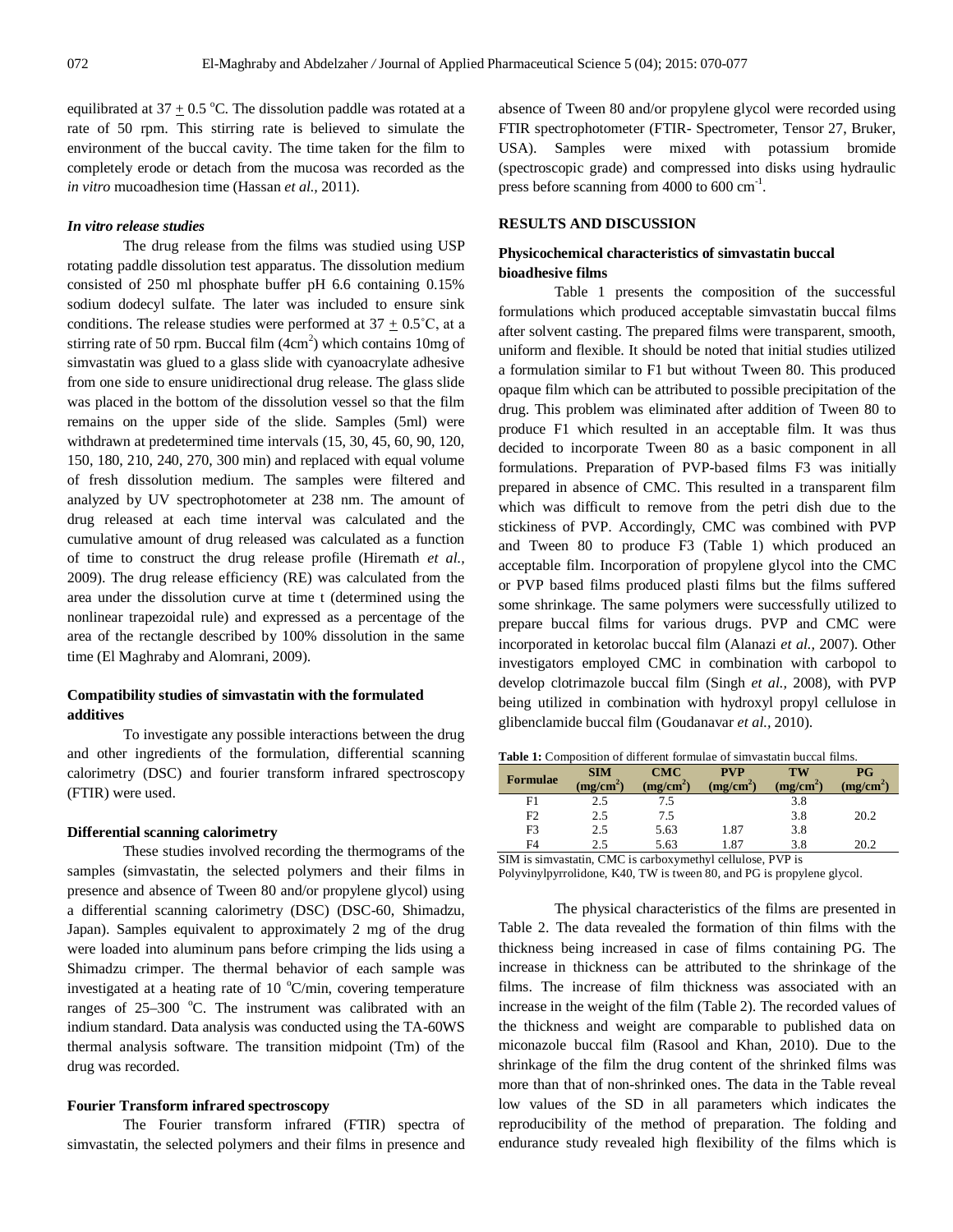indicated from the ability of the films to tolerate folding for more than 200 times without cracking. The microenvironment pH of different batches ranged from 6.05 to 6.84 so they were expected to be palatable.

#### **Swelling index**

The swelling index values are in the following order F1> F3> F2> F4 (Table 2). These results suggested that the presence of CMC resulted in stronger water absorption power. This absorption power and hence the swelling index were decreased in presence of propylene glycol and/or PVP. These findings agree with the previously recorded results on similar films (Basu *et al.,* 2010) (Anjankumar, 2011).

**Table 2:** Physicochemical characteristics of the prepared simvastatin buccal films.

| Characteristics<br>Formulae | Thickness<br>(mm)       | $(mg/4cm^2)$<br>Weight | Drug content<br>$(mg/4cm^2)$ | endurance<br>Folding | 핌      | Swelling<br>index |
|-----------------------------|-------------------------|------------------------|------------------------------|----------------------|--------|-------------------|
| F1                          | 0.133                   | 58.33                  | 10.63                        | >200                 | 6.32   | 12.88             |
|                             | (0.006)                 | (1.15)                 | (0.02)                       |                      | (0.02) | (1.15)            |
| F2                          | 0.283<br>12.45<br>98.66 | >200                   | 6.05                         | 4.28                 |        |                   |
|                             | (0.006)                 | (1.16)                 | (0.24)                       |                      | (0.03) | (0.29)            |
| F <sub>3</sub>              | 0.163                   | 61.33                  | 10.65                        | >200                 | 6.85   | 7.75              |
|                             | (0.006)                 | (0.58)                 | (0.14)                       |                      | (0.14) | (1.74)            |
| F4                          | 0.233                   | 99.33                  | 13.15                        | >200                 | 6.49   | 3.04              |
|                             | (0.006)                 | (0.58)                 | (0.72)                       |                      | (0.27) | (0.31)            |

Values between brackets are SD,  $n = 3$ . The swelling index was calculated as the maximum increase in weight relative to the initial weight of the film. The maximum increase in weight was reached after 30, 15, 15 and 10 minutes for F1, F2, F3 and F4, respectively.

#### **Bioadhesion strength and residence time**

The bioadhesion strength and time are presented in Table 3. The bioadhesion strength of the prepared film depended on the composition of the film. Films containing PVP showed greater bioadhesion strength compared to the corresponding films in absence of PVP.

**Table 3:** Bioadhesion parameters of the prepared simvastatin buccal films.

| <b>Formulation</b> | <b>Bioadhesive</b><br>strength<br>$\left( \mathbf{g}\right)$ | <b>Force of</b><br>adhesion<br>(N) | <b>Bond</b><br>strength<br>$(Nm^2)$ | <b>Bioadhesion</b><br>time<br>(min) |  |
|--------------------|--------------------------------------------------------------|------------------------------------|-------------------------------------|-------------------------------------|--|
| F1                 | 3.31(1.08)                                                   | 0.032                              | 8.12                                | 57.3 (15.75)                        |  |
| F2                 | 3.13(1.78)                                                   | 0.031                              | 7.68                                | 67.3(13.01)                         |  |
| F3                 | 5.63(0.62)                                                   | 0.055                              | 13.81                               | 65.3(1.15)                          |  |
| F4                 | 3.63(1.14)                                                   | 0.035                              | 8.89                                | 156.3 (35.47)                       |  |
|                    |                                                              |                                    |                                     |                                     |  |

Values between brackets are  $SD$ ,  $n = 3$ .

Thus F3 was better than F1 and F4 was better than F2 with respect to the bioadhesive strength. Similar finding was recorded after incorporation of PVP in CMC films (Perioli *et al.,*  2004). With respect to the effect of propylene glycol on bioadhesion its effect was contrary to that of PVP. This can be explained on the base that the bioadhesion strength depends on the charge density which is higher in case of PVP with incorporation of propylene glycol reducing such density (Habib *et al.,* 2010). It should be noted that the data of bioadhesion time did not correlate with that of the bioadhesion strength (Table 3). This can be attributed to the fact that both parameters depend on different factors with the bioadhesion strength depending on the electrostatic interaction and the bioadhesion time (residence time) being affected by the dissolution rate of the film (Habib *et al.,*  2010).

#### *In-vitro* **release studies**

The in vitro drug release from the prepared films was determined at conditions mimicking the buccal cavity. The release profiles are shown in Figure 1. The kinetics of drug release was determined by fitting the release profiles to the zero-order, firstorder and Higuchi diffusion model. Linear regression was then performed and the correlation coefficient  $(R^2)$  values were recorded and used for determination of the best fit. These values are presented in Table 4. For CMC based films (F1 and F2) the release pattern followed a zero order kinetics providing constant rate of drug release irrespective to the remaining drug in the film. Incorporation of PVP in the films resulted in films (F3 and F4) which produced initial rapid release followed by slower release rate and the profile followed Higuchi diffusion kinetic model (Table 4).

Table 4: Kinetics of simvastatin release of different formulae according to different kinetic models, and the release efficiency.

| <b>Formulae</b> | Correlation coefficient $(\mathbb{R}^2)$ | <b>Release</b>     |         |              |
|-----------------|------------------------------------------|--------------------|---------|--------------|
|                 | Zero-order                               | <b>First-order</b> | Higuchi | efficiency   |
| F1              | 0.9779                                   | 0.9344             | 0.9586  | 39.92(1.8)   |
|                 | (0.01)                                   | (0.017)            | (0.017) |              |
| F2              | 0.9505                                   | 0.8523             | 0.9429  | 42.55 (2.99) |
|                 | (0.021)                                  | (0.055)            | (0.035) |              |
| F <sub>3</sub>  | 0.9449                                   | 0.8147             | 0.9716  | 53.78 (5.15) |
|                 | (0.047)                                  | (0.054)            | (0.019) |              |
| F <sub>4</sub>  | 0.9224                                   | 0.7195             | 0.9727  | 62.45 (3.69) |
|                 | (0.046)                                  | (0.056)            | (0.024) |              |

Values between brackets are SD,  $n = 3$ .

Similar release pattern was recorded for films containing PVP and/or CMC. For example zero order release pattern was recorded for clotrimazole film in which CMC was used as the polymer (Singh *et al.,* 2008) with CMC/PVP combination producing a film which released ibuprofen according to Higuchi diffusion system (Perioli *et al.,* 2004). The release efficiency was calculated with the goal of investigating the effect of film composition on the release rate of the drug. The calculated release efficiencies are presented in Table 4. Incorporation of PVP in the mucoadhesive films increased the release rate as indicated from the release efficiency values (Table 4). This effect can be attributed to the ability of PVP to increase the wetting and penetration of water into the film matrices with subsequent increase in the diffusion of the drug (Koland *et al.,* 2012). With respect to the effect of incorporation of propylene glycol, its presence increased the release rate which is manifested as an increase in the release efficiency. This can be explained on the base of the solubilizing effect of propylene glycol on simvastatin which can result on faster drug release (Kang *et al.,* 2004).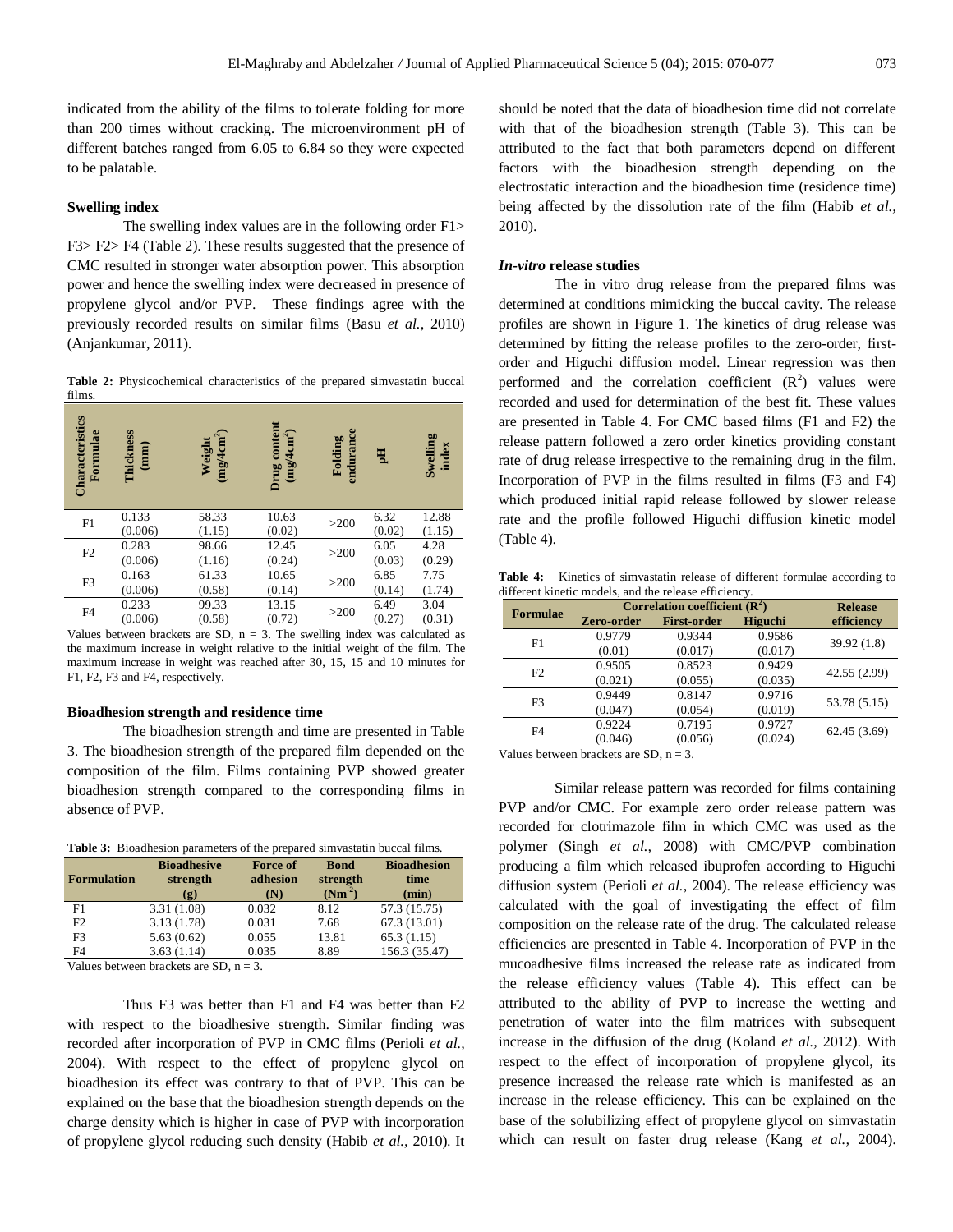Another possible explanation depends on the humectant nature of the propylene glycol which leads to hydration of the film. This will result in more rapid drug release as the release is known to be proportional to the amount of water absorbed into a film (Rasool and Khan, 2010).



**Fig. 1:** Release profiles of simvastatin from different mucoadhesive films.

## **Compatibility studies of simvastatin with formulated additives** *Differential scanning calorimetry*

Figures 2 and Figure 3 show representative thermograms for the simvastatin, the selected polymers and their films, in presence and absence of Tween 80 and/or propylene glycol. Pure

simvastatin produced sharp endothermic peak at  $139\degree$ C corresponding to the melting transition of the drug. This reflects the crystalline nature of the drug.



**Fig. 2:** DSC thermograms of simvastatin, carboxymethyl cellulose and their films in presence and absence of Tween 80 and/or propylene glycol. The curves from top to bottom are pure drug (SIM), pure polymer (CMC), a film composed of (SIM, CMC, and TW), a film composed of (SIM, CMC, and PG), a film composed of (SIM, CMC, TW, and PG), and a film composed of (CMC, TW, and PG).

This is in good agreement with previous findings on the thermal analysis of simvastatin (Hiremath *et al.,* 2009). Carboxymethyl cellulose produced broad endothermic peak around 58.315 °C. This broad peak can be attributed to evaporation of the bound water. This thermogram is similar to the previously reported data for the same polymer (Mekkawy *et al.,* 2013). Presence of this endotherm in the thermograms of the films indicates evaporation of the bound water or sorbed moisture. As for CMC, Polyvinylpyrrolidone produced broad endothermic peak at  $60^{\circ}$ C. This can be also attributed to evaporation of bound water. This is supported by previous reports on the same polymer (Giri *et al.,* 2010).

Incorporation of the drug in either CMC/Tween or CMC/PVP/Tween films resulted in complete disappearance of the endothermic peak of the drug. This can be attributed to transformation of the drug into amorphous structure or presence of the drug as solid solution in the film. Both films showed the broad endotherm corresponding to evaporation of the bound liquid (Figures 2 and 3). Incorporation of propylene glycol in simvastatin films resulted in the appearance of additional broad endothermic peak with a Tm being recorded in the range of 125 to 134 °C. This broad endotherm can be attributed to evaporation of the propylene glycol which is more viscous liquid. To confirm this explanation, plain films comprising CMC, Tween and propylene glycol with or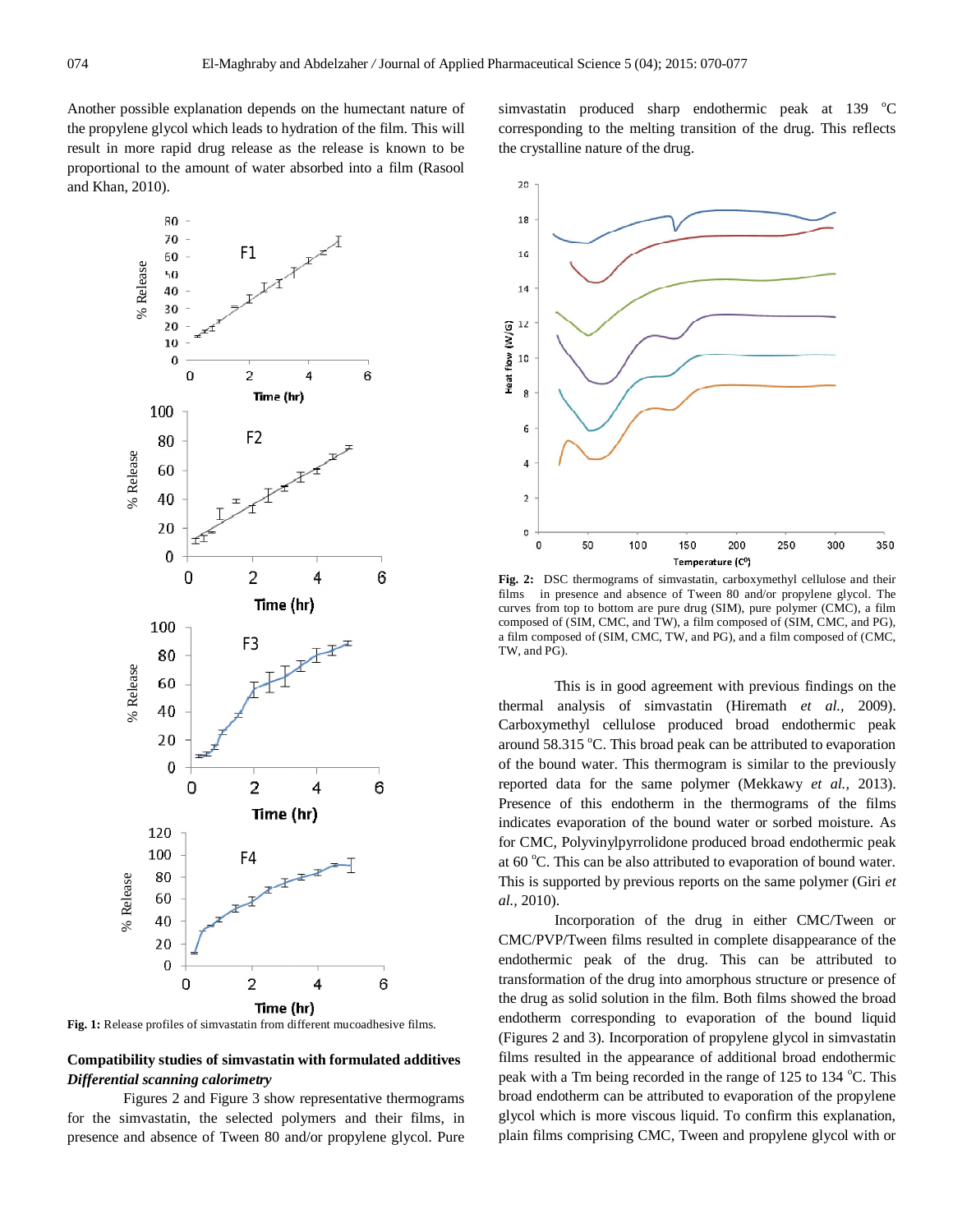without PVP were prepared and subjected to DSC study. The resulting thermgrams (Figures 2 and 3) revealed the broad endothermic peaks which were detected in the medicated film. This confirms that the second broad peak corresponds to propylene glycol evaporation. Overall, the recorded DSC data explain the good release rate of such lipophilic drug even in small amount of dissolution medium.



**Fig. 3:** DSC thermograms of simvastatin, carboxymethyl cellulose, Polyvinylpyrrolidone, and their films in presence and absence of Tween 80 and/or propylene glycol. The curves from top to bottom are pure drug (SIM), pure polymer (CMC), pure polymer (PVP), a film composed of (SIM, CMC, PVP, and TW), a film composed of (SIM, CMC, PVP, and PG), a film composed of (SIM, CMC, PVP, TW, and PG), and a film composed of (CMC, PVP, TW, and PG).

#### **Fourier Transform infrared spectroscopy**

Figures 4 and 5 show The FTIR spectra of simvastatin, the selected polymers and their films in presence and absence of Tween 80 and/or propylene glycol. Pure simvastatin showed the characteristics peaks at 3550 which corresponds to the free OH stretching vibrations, 2969 which corresponds to methyl C-H asymmetric stretching, 1699 which is due to the ester  $C=O$ stretching and 1269 which is due to lactone –C-O-C stretch. The recorded spectrum is similar to the previously recorded for the same drug (Pandya *et al.,* 2008).

The spectra of pure CMC showed characteristics peaks at 3441.96 which corresponds for the O-H stretching, 2924 which is due to C-H stretch, 1629 corresponding to the anti-symmetric vibration of  $COO<sup>-</sup>$  groups,  $1429.49$  and  $1326.55$  due to symmetrical deformations of  $CH<sub>2</sub>$  and COH groups and at 1056.77 which is due to  $CH-O-CH<sub>2</sub>$  stretching.

This pattern is in good agreement with the previously recorded spectrum for the same polymer (Tongdeesoontorn *et al.,*  2011). Pure PVP spectrum showed characteristics peaks at at 2994, 2929 and 2835.82 due to CH stretching, at 1692.41 due to C=O stretching, 1319.16 due to CN stretching, with the peak recorded between 1290.53 and 1017.65 being attributed for the C-H stretching vibration. In addition the spectrum revealed a broad

band at 3442.31 which reflects the hygroscopic nature of the polymer. This is similar to the previously recorded spectrum (Giri *et al.,* 2011) (El Maghraby and Elsergany, 2014). It is important to note that the critical function groups (carbonyl and hydroxyl groups) are existing in the drug as well as in the tested polymer.



**Fig. 4:** FTIR spectra of samples (simvastatin, carboxymethyl cellulose and their films in presence and absence of Tween 80 and/or propylene glycol). The curves from top to bottom are pure drug (SIM), pure polymer (CMC), a film composed of (SIM, CMC, and TW), a film composed of (SIM, CMC, and PG), a film composed of (SIM, CMC, TW and PG), and a film composed of (CMC, TW, and PG).

This may make identification of interaction a difficult task. Looking at the spectra of the prepared films, it can be noted that the position of the carbonyl group is in between that of the drug and that of the polymer with the peak becoming broader. Taking into consideration the fact that the concentration of polymer predominate in the film composition, the recorded peak of carbonyl group in the film can be considered as the summation of the peaks of the drug and the polymers.

With respect to the OH stretching vibration of the drug, the recorded band in the films was overshadowed by the corresponding broad bands in the polymers. Overall, the recorded spectra for the prepared films did not reflect significant interaction between the drug and the polymers although it did not exclude possible hydrogen bonding. It should be noted that the release experiments reflected the liberation of the drug from the films suggesting that the presence of hydrogen bonding (if any) is not deleterious for the drug.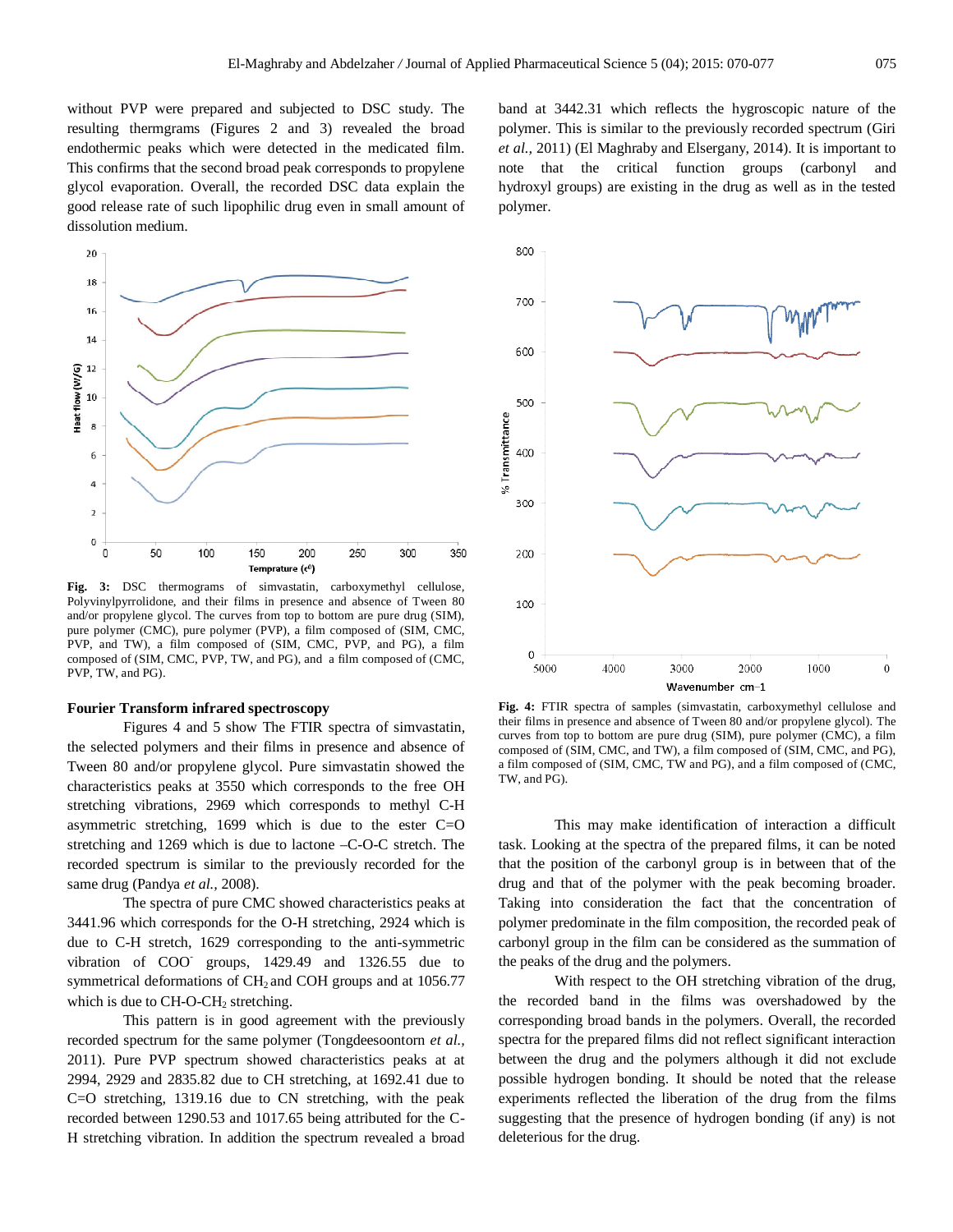

**Fig. 5:** FTIR spectra of samples (simvastatin, carboxymethyl cellulose, Polyvinylpyrrolidone and their films in presence and absence of Tween 80 and/or propylene glycol). The curves from top to bottom are pure drug (SIM), pure polymer (CMC), pure polymer (PVP), a film composed of (SIM, CMC, PVP, and TW), a film composed of (SIM, CMC, PVP, and PG), a film composed of (SIM, CMC, PVP, TW, and PG), and a film composed of (CMC, PVP, TW, and PG).

#### **CONCLUSION**

Preparation of CMC film in absence of Tween and propylene glycol resulted in opaque films due to precipitation of the drug. Incorporation of Tween produced clear film due to solubilization of the drug. Incorporation of PVP into the films increased the bioadhesion force and time. The rate of drug release from the films depended on their composition with presence of PVP increasing the release efficiency compared to the corresponding PVP free films. Similarly, incorporation of PG increased the drug release efficiency. The developed films included the drug in amorphous form or as a solid solution. The developed films are promising for buccal administration.

## **REFERENCES**

Alanazi FK, Abdel Rahman AA, Mahrous GM, Alsarra IA. Formulation and physicochemical characterization of buccoadhesive films containing ketorolac. J. Drug Del. Sci., 2007; 17 (3):183-192.

Anjankumar PB. Design and evaluation of buccal patches of valsartan. IJPI's Journal of Pharmaceutics and Cosmetology, 2011; 1  $(2):50-55.$ 

Basu B, Garala K, Thimmasetty J. Formulation and evaluation of pimozide buccal mucoadhesive patches. International Journal of Pharmaceutical Sciences and Nanotechnology, 2010; 2 (4):739-748.

Christensen M, Su A, Snyder R, Greco A, Lipschutz J, Mandaio M. Simvastatin protection against acute immune-mediated glomerulonephritis in mice. Kidney international, 2006; 69:457-463.

El Maghraby GM, Alomrani AH. Synergistic enhancement of itraconazole dissolution by ternary system formation with pluronic F68 and hydroxypropylmethylcellulose. Sci. Pharm., 2009; 77:401-417.

El Maghraby GM, Elsergany RN. Fast disintegrating tablets of nisoldipine for intra-oral administration. Pharmaceutical development technology, 2014; 19 (6):641-650.

Fassbender K, Simons M, Bergmann C, Stroick M, Lutjohann D, Keller P, Runz H, Kuhl S, Bertsch T, Bergmann KV, Hennerici M, Beyreuther K, Hartmann T. Simvastatin strongly reduces levels of Alzheimer's disease beta amyloid peptides AB42 and AB40 *in vitro* and *in vivo*. PNAS J., 2001; 98 (10):5856-5861.

Giradkar KP, Channawar MA, Kajale AD, Sirdhar E, Kambel RS, Bakde B. V, Chandewar AV. Design, development and *in vitro*  evaluation of bioadhesive dosage form for buccal route. IJPRD, 2010; 2 (6).

Giri N, Natarajan RK, Gunasekaran S, Shreemathi S. <sup>13</sup>C NMR and FTIR spectroscopic study of blend behavior of PVP and nano silver particles. Archives of Applied Science Research, 2011; 3 (5):624-630.

Giri TK, Badwaik H, Alexander A, Tripathi DK. Solubility enhancement of ibuprofen in the presence of hydrophilic polymer and surfactant. International Journal of Applied Biology and Pharmaceutical Technology, 2010; 1 (2):793-800.

Goudanavar PS, Bagali RS, Patil SM, Chandashkhara S. Formulation and *in- vitro* evaluation of mucoadhesive buccal films of glibenclamide. Der Pharmacia letter, 2010; 2 (1):382-387.

Habib F, Abdel Azeem M, Fetih G, Safwat M. Mucoadhesive buccal patches of lornoxicam. Bull. Pharm. Sci., 2010; 33(1):59-68.

Hassan MA, Barakat NS, El-Badry M, Shehata MS. Formulation and *in vitro* / *in vivo* evaluation of naproxen mucoadhesive buccal patches for local effect. J. Drug Del. Sci. Tech., 2011; 21 (5):423- 431.

Hiremath JG, Sarfaraz MD, Hiremath D, Sarudkar SA. Prearation and physicochemical characterization of simvastatin loaded mucoadhesive bilayerd tablet. Indian Journal of Novel Drug Delivery, 2009; 1(1):18-24.

Kang BK, Lee JS, Chon SK, Jeong SY, Yuk SH, Khang G, Lee HB, Cho SH. Development of self-microemulsifying drug delivery systems (SMEDDS) for oral bioavailability enhancement of simvastatin in beagle dogs. International Journal of Pharmaceutics, 2004; 274:65-73.

Khairnar A, Jain P, Baviskar D, Jain D. Development of mucoadhesive buccal patch containing aceclofenac: *in vitro* evaluations. International Jornal of PharmaTech. Research, 2009; 1(4):978-981.

Koland M, Charyulu RN, Vijayanarayana K, Prabhu P*. In vitro* and *in vivo* evaluation of chitosan buccal films of ondansetron hydrochloride. International Journal of Pharmaceutical Investigation, 2012; 1(3):164-171.

Mahajan A, Chhabra N, Aggarwal G. Formulation and characterization of fast dissolving buccal films: A Review. Der Pharmacia Letter, 2011; 3(1):152-165.

Mekkawy A, Fathy M, El-Shanawany S. Formulation and *invitro* evaluation of fluconazole topical gels. British Journal of Pharmaceutical Research, 2013; 3 (3): 293-313.

Nafee NA, Boraie NA, Ismail FA, Mortada LM. Design and characterization of mucoadhesive buccal patches containing cetylpyridinium chloride. Acta Pharm., 2003; 53:199-212.

Pandya P, Gattani S, Jain P, Khirwal L, Surana S. Co-solvent evaporation method for enhancement of solubility and dissolution rate of poorly aqueous soluble drug simvastatin: *In vitro* - *In vivo* evaluation. AAPS PharmSciTech, 2008; 9(4): 1247-1252.

Paraskevas KI, Stathopoulos V, Mikhailids DP. Pleiotropic effects of ststins: implications for a wide range of diseases. Current vascular pharmacology, 2008; 6 (4):237-239.

Perioli L, Ambrogi V, Angelici F, Ricci M, Giovagnoli S, Capuccella M, Rossi C. Development of mucoadhesive patches for buccal administration of ibuprofen. Journal of Controlled Release, 2004; 99:73- 82.

Pradeep AR, Thorat MS. Clinical effects of sublingually delivered simvastatin in the treatment of patients with chronic